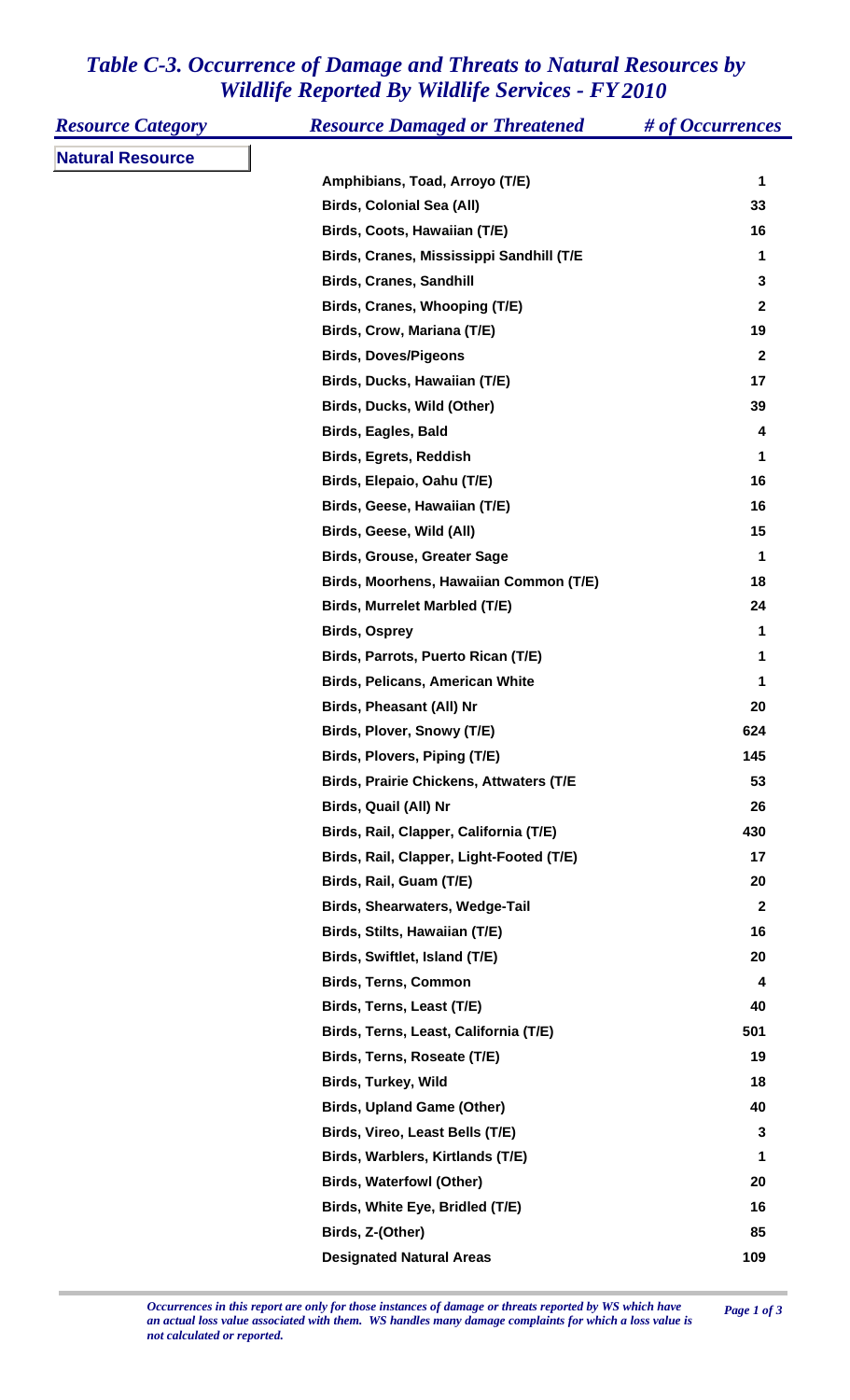## *Table C-3. Occurrence of Damage and Threats to Natural Resources by Wildlife Reported By Wildlife Services - FY 2010*

| <b>Resource Category</b> | <b>Resource Damaged or Threatened</b>    | # of Occurrences |
|--------------------------|------------------------------------------|------------------|
| <b>Natural Resource</b>  |                                          |                  |
|                          | Fish, Alewife                            | 1                |
|                          | Fish, Bass, Striped                      | 1                |
|                          | Fish, Salmon (All) Nr                    | 3                |
|                          | Fish, Trout, Brook                       | 2                |
|                          | Fish, Trout, Brown                       | 1                |
|                          | Fish, Trout, Rainbow                     | 48               |
|                          | Fish, Walleye                            | 9                |
|                          | Fish, Z-(Other)                          | 142              |
|                          | Mammals, Bats, Indiana (T/E)             | 1                |
|                          | Mammals, Bats, Mariana Fruit (T/E)       | 22               |
|                          | Mammals, Bison (Buffalo) Nr              | 4                |
|                          | Mammals, Deer, Columbia White-Tailed (T/ | 5                |
|                          | <b>Mammals, Deer, Mule</b>               | 141              |
|                          | Mammals, Deer, White-Tailed Nr           | 103              |
|                          | <b>Mammals, Elk (Wapiti)</b>             | 16               |
|                          | Mammals, Ferrets, Black-Footed (T/E)     | 1                |
|                          | <b>Mammals, Foxes (Other)</b>            | $\mathbf{2}$     |
|                          | <b>Mammals, Foxes, Swift</b>             | 9                |
|                          | <b>Mammals, Furbearers (Other Wild)</b>  | 1                |
|                          | Mammals, Mice, Perd. Key Beach (T/E)     | 1                |
|                          | Mammals, Mice, Salt Marsh Harvest (T/E)  | 352              |
|                          | <b>Mammals, Pronghorn (Antelope)</b>     | 21               |
|                          | Mammals, Sheep, Bighorn                  | 46               |
|                          | Mammals, Sheep, Bighorn Sierra Nv (T/E)  | 17               |
|                          | <b>Mammals, Wolves, Gray</b>             | 1                |
|                          | Mammals, Z-(Other)                       | 16               |
|                          | Mollusks, Louisiana Pearlshell (T/E)     | 10               |
|                          | <b>Plants, Downy Solomon'S Seal</b>      | 1                |
|                          | <b>Plants, Grass Pink Orchid</b>         | 1                |
|                          | <b>Plants, Indian Cucumber Root</b>      | 1                |
|                          | Plants, Kalm'S St. John'S Wort           | 1                |
|                          | <b>Plants, Marsh Speedwell</b>           | 1                |
|                          | Plants, Orange/Yellow-Fringed Orchid     | 1                |
|                          | <b>Plants, Purple Fringed Orchid</b>     | 1                |
|                          | <b>Plants, Small Cranberry</b>           | 1                |
|                          | <b>Plants, Snakemouth Orchid</b>         | 1                |
|                          | <b>Plants, Sweet Fern</b>                | 1                |
|                          | <b>Reclamation/Restoration Site</b>      | 181              |
|                          | Reptiles, Tortoises, Desert (T/E)        | 7                |
|                          | Reptiles, Turtles, Green Sea (T/E)       | 19               |
|                          | Reptiles, Turtles, Hawksbill (T/E)       | $\mathbf{2}$     |
|                          | Reptiles, Turtles, Kemps Ridley Sea (T/E | $\mathbf 2$      |
|                          | Reptiles, Turtles, Leatherback (T/E)     | 1                |
|                          | Reptiles, Turtles, Loggerhead (T/E)      | 1                |